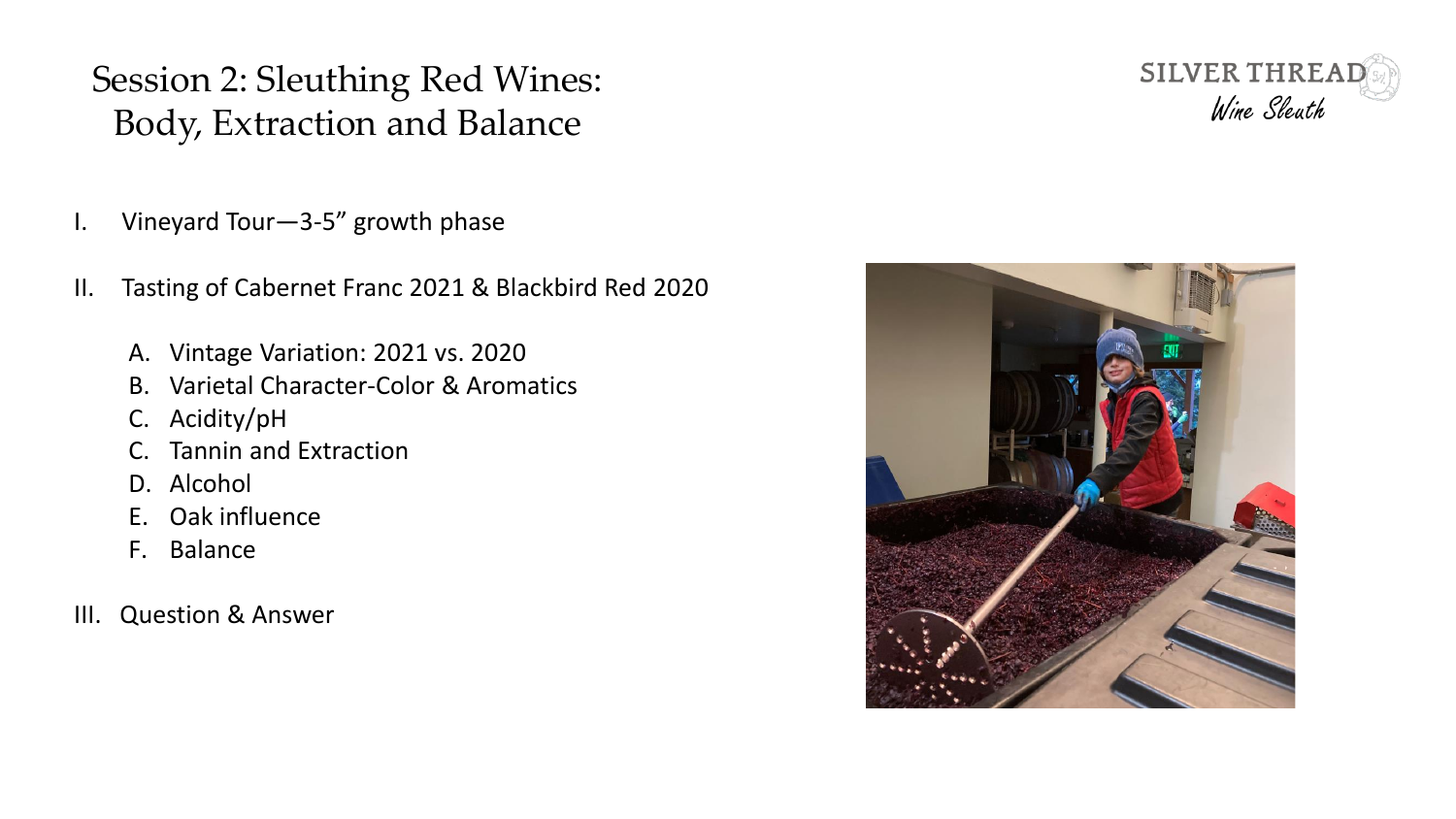$2021$ : warm, cloudy, rainy; low  $VARIATION$ *sugar levels in grapes, low acidity, fully developed fruit flavors but grape skins weren't fully developed*



# **VINTAGE**



*2020: warm, sunny, dry; high sugar levels in grapes, low acidity, fully developed grape skins & flavors*

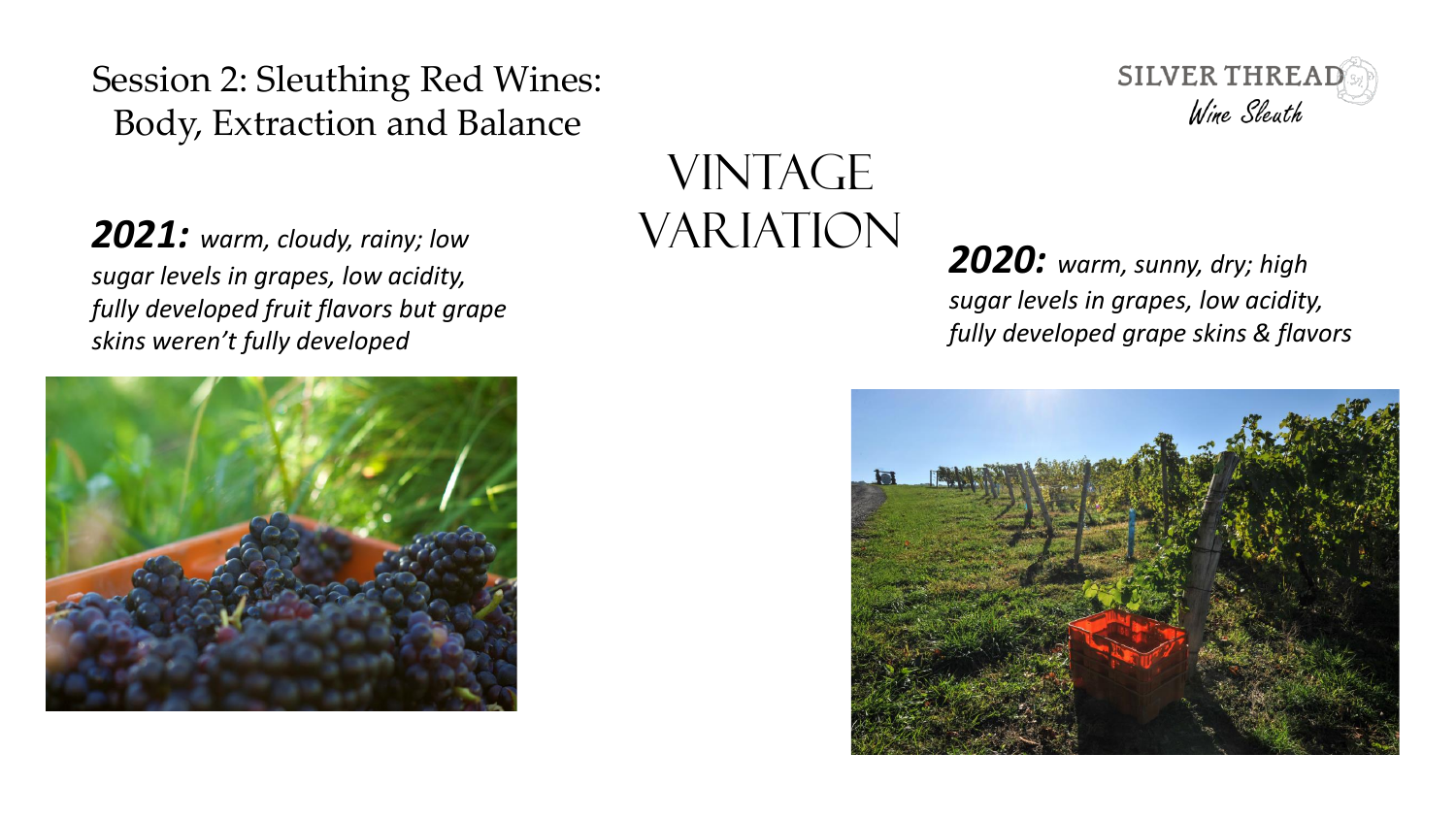#### *Cabernet Sauvignon:*

*medium to deep ruby-purple with aromas of black cherry, black currant, mint, licorice, and blackcurrant leaf*





## Typical COLOR & **AROMATICS**



#### *Cabernet Franc:*

*medium ruby with aromas of red cherry, red currants, cranberry, pepper, dried herbs*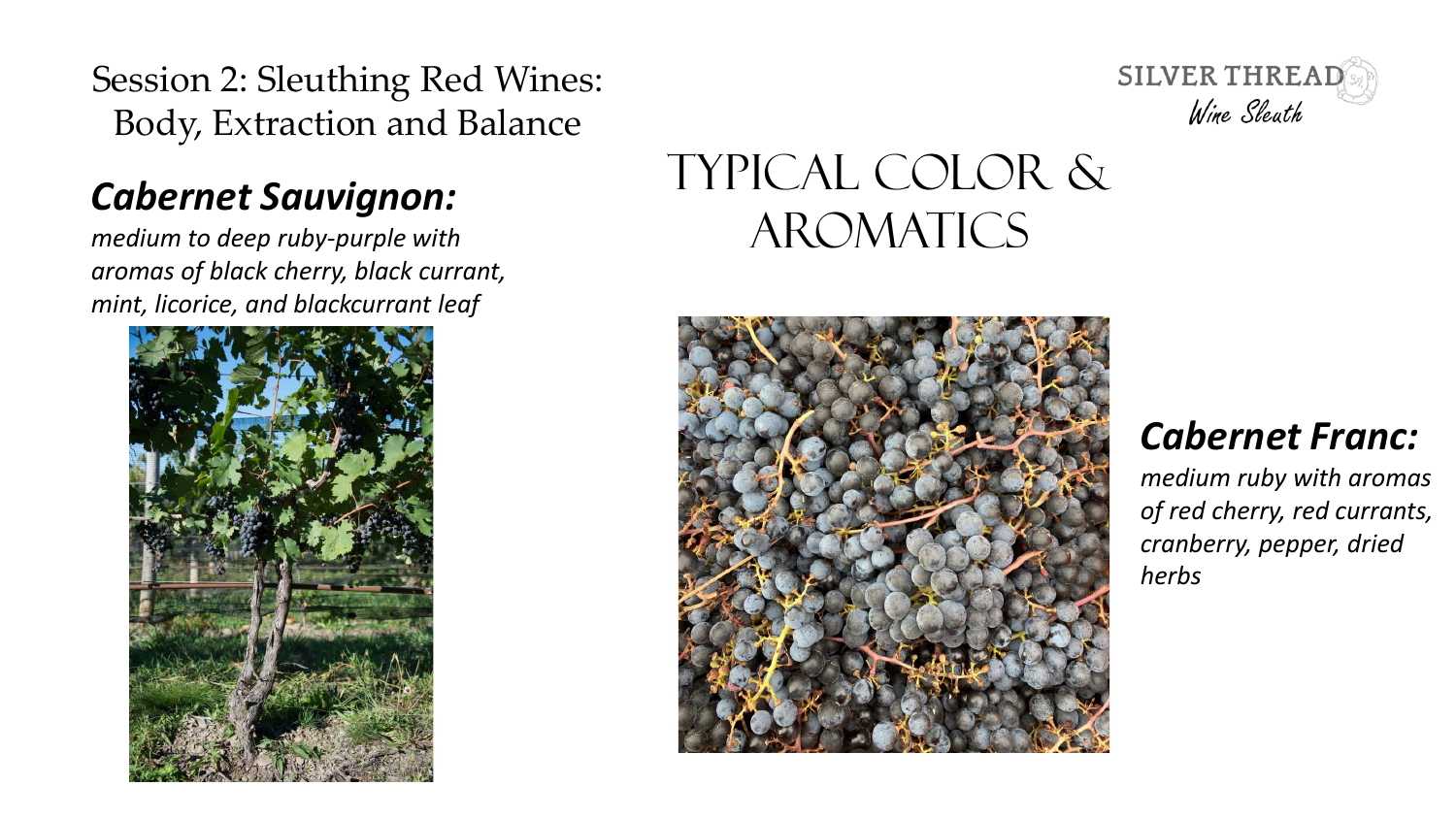

# Components of Wine Structure

| Acidity/pH                                                                                                                                                                                                                                                | Tannin/<br><b>Extraction</b>                                                                                                                                                                                                                                                                                         | <b>Alcohol</b>                                                                                                                                                                                                                                                               | <b>Oak Influence</b>                                                                                                                                                                                                                          |
|-----------------------------------------------------------------------------------------------------------------------------------------------------------------------------------------------------------------------------------------------------------|----------------------------------------------------------------------------------------------------------------------------------------------------------------------------------------------------------------------------------------------------------------------------------------------------------------------|------------------------------------------------------------------------------------------------------------------------------------------------------------------------------------------------------------------------------------------------------------------------------|-----------------------------------------------------------------------------------------------------------------------------------------------------------------------------------------------------------------------------------------------|
| Fresh, tart or sour taste<br>produced by natural<br>organic acids                                                                                                                                                                                         | Chemical compounds found in<br>stems, seeds, skins and pulp of<br>grapes, including tannins and<br>many flavor compounds                                                                                                                                                                                             | Ethanol produced by<br>fermentation, ranges from<br>about 9-16% in table wines                                                                                                                                                                                               | Flavor and texture change<br>to wine from contact with<br>wood.                                                                                                                                                                               |
| Perceived by a prickling<br>sensation on the sides of the<br>tongue                                                                                                                                                                                       | Perceived as tasting astringent<br>or bitter, usually as an aftertaste<br>that builds on the palate                                                                                                                                                                                                                  | Perceived by exhaling<br>through the nose with your<br>mouth open. Low alcohol<br>wines will taste "juicy."                                                                                                                                                                  | Perceived as <b>aroma/flavor</b><br>(oak, cedar, toast, char,<br>nuts) soft texture, an tannin                                                                                                                                                |
| Helps wine age, preserves color<br>Excessive acidity from less-than-ripe<br>grapes or acidification makes wines<br>sharp or unpleasant to drink<br>Too little acidity from picking too late<br>or too much heat makes wines that<br>are flat and "flabby" | Contribute texture, flavor and color<br>to a wine. Determined by<br>winemaking and grape varietal.<br>In red wines, it is commonly<br>confused with acidity. Acidity can<br>also intensify the astringency and<br>bitterness of red wine.<br>Wines that are high acid and high<br>tannin are best enjoyed with food. | Higher levels result in more body<br>and weight; lower levels in more<br>delicacy<br>At high levels, the wine may taste<br>"hot" or noticeably alcoholic<br>Red grapes dominate in warm<br>climates, so as a group they tend to<br>be higher in alcohol than white<br>wines. | Red wines are more commonly aged<br>in oak than fermented in oak.<br>Longer time spent in oak and newer<br>barrels result in more apparent oak<br>characteristics.<br>Origin of oak influences flavors<br>(American vs. French vs. Hungarian) |